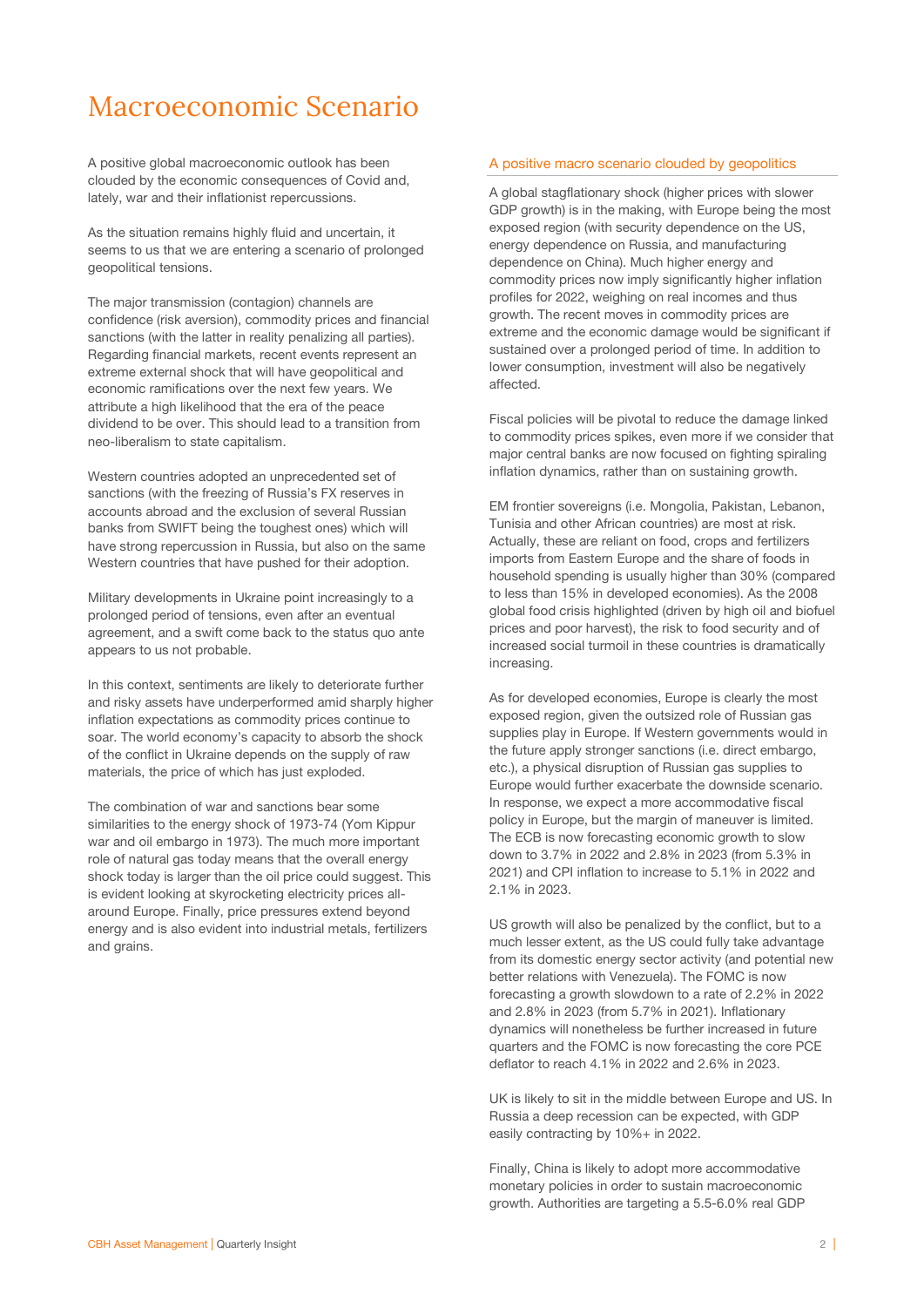growth in 2022, despite appearing to us a quite ambitious target taking into consideration the present headache in the real estate sector. In 2021, China policymakers focused on social wellbeing (Common Prosperity), which led to a series of regulatory tightening measures in a number of sectors. However, the policy environment in 2022 is expected to turn more supportive. In fact, we have already witnessed some positive signals both from the government (affirming they are almost done in their crackdown on the IT sector and they are seriously addressing the turmoil in the real estate sector to avoid a full-blown crisis) and from the central bank (gradually relaxing its monetary policy's tools).

### CPI Inflation Rates (%, y/y)



### Central banks are forced to act

In terms of monetary policies, we expect major central banks' to take their foot off the accelerator, without putting it on strongly on the brakes. We expect the FED to lead the way and to continue normalize its monetary policy. In fact, the Fed has to accept some structural inflation, or it will kill the recovery, but it still has to gradually normalize its monetary policy. Base effects should help to reduce inflation rates in coming quarters, but inflationary pressures are now too high and too broad based to consider them as "transitory". The Fed started hiking interest rates in March, with a first 25bps increase in the Fed Fund rate to a range of 0.25-0.50%, the first increase in rates since 2018. The Committee also expects to begin reducing its holdings of Treasury securities and agency debt and agency mortgage-backed securities at a coming meeting. We think this is deserved and even Powell itself acknowledged that more aggressive hikes may be needed in the future. Inflation forwards and bond yields continue to show a large gap, which could close from both sides. Therefore, real rates are likely to continue increasing over the medium term.

The Fed's new "Dot-Plot" forecasts a sequence of rate hikes (8 in total for 2022) finishing this year at 1.9% and then to about 2.8% by the end of 2023, which would be considered restrictive to growth. Powell played down the risk of recession, stressing that the economy is very strong while emphasizing the need for price stability. That said, seven policy makers wanted an even faster pace of

increases this year. The aggressive swerve is punctuated by the risk of losing grip on price increases now, which would require higher costs to the economy later to get it back under control. Bond traders indicated some skepticism that the Fed can pull off a soft landing. This is highlighted by the gap between the 5Y and 10Y Treasury yields, whose curve has inverted for the first time since March 2020, evidencing the threat that the efforts to rein in inflation could trigger an economic downturn in the medium term. In our view, this is a risk but the Fed, which has already fallen behind the curve, is now obliged to act stronger and swiftly to control price pressures and stabilize an overheating labor market.

### Real yields remain strongly negative



In Europe, instead, ECB is expected to be more prudent, considering the material downgrade to grow forecasts induced by the conflict, focusing more on financial stability and financing conditions for now, postponing an exit from QE. That said, it would be wise for the ECB to take the opportunity to exit negative interest rates, avoiding falling dramatically behind the curve. In line with this view, the ECB surprised in March as it scaled down the pace of asset purchases more quickly than previously communicated and amended its "forward guidance" on rates, indicating that the first increase in rates could occur "some time" after the end of asset purchases. This indicates that the ECB has moved to a regime of full discretion, with policy decided on a meeting-by-meeting basis, dependent on incoming data.

More generally, supply-side inflation is taking hold and worsening an already difficult inflation framework, induced by supply chain bottlenecks linked to the pandemics and strong demand following reopening in major economies. In many industrialized countries, supplies will also be constrained by the need to invest more (and faster) in defense, clean energy and essential goods (agriculture, etc.). This will have a price in terms of living standards and lead to higher structural inflation, which central banks' will need to control via gradual monetary policy normalization. This historical shift to a regime of self-sufficiency in strategic goods and services will inevitably need to be financed and implies a deterioration of living standards. This cost (tax) can take several forms: inflation, taxation or confiscation. If collective and strategic imperatives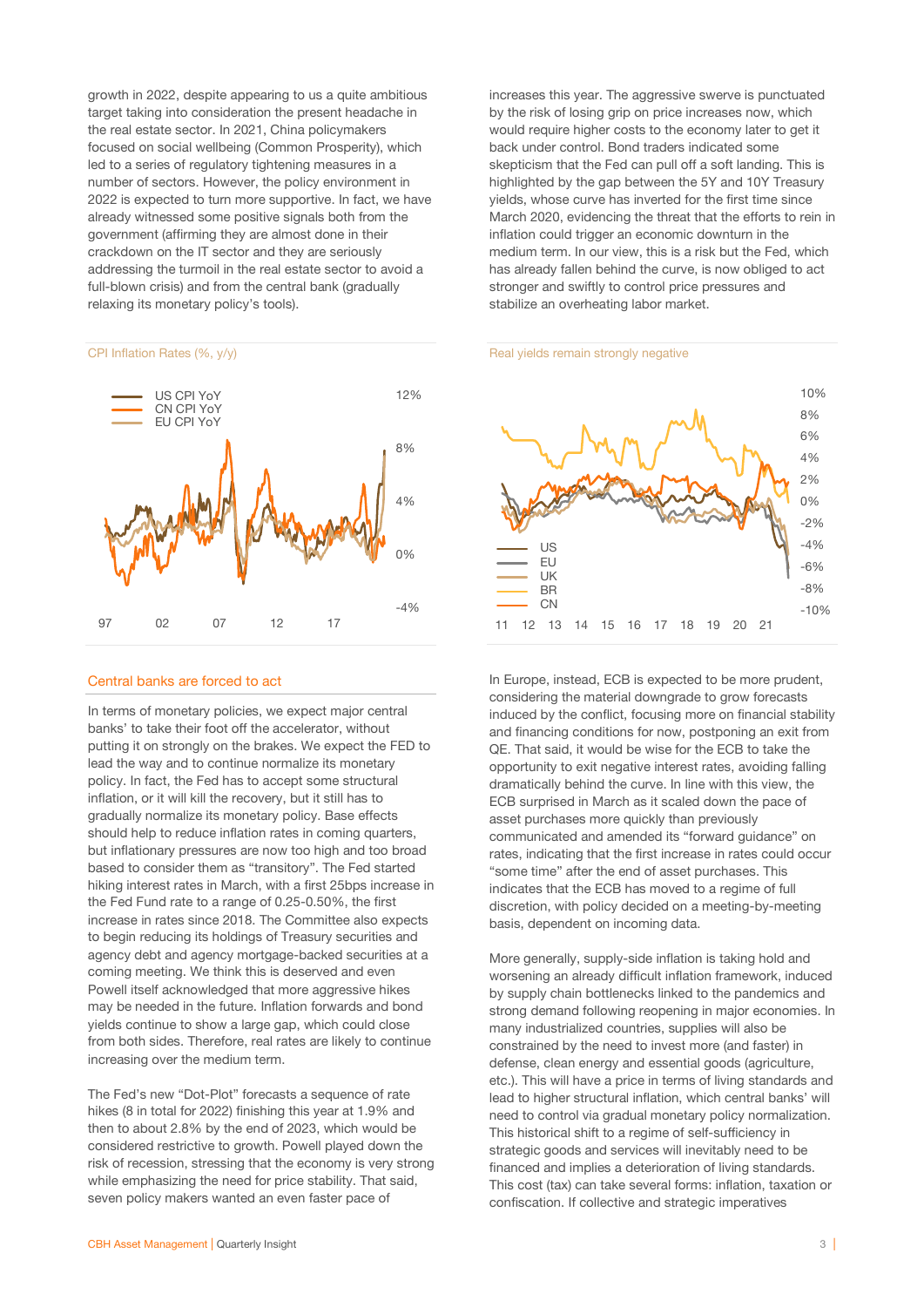demand it, the state will probably intervene in some industries, changing the profitability of an industry overnight (look for example at what is happening in the European oil & gas industry following the events of the last 24th of February).

### Bloodbath on the bond market

For fixed income, a continued pressure can be expected on the asset class linked to strong inflationary forces, central banks' policy normalization and a still very low yield cushion. After a disastrous 2021, the first quarter of 2022 has been even worse for the asset class, which is likely to struggle again under the twin pressure of rising policy rates, higher defaults and a less buoyant economic recovery than last year.

The Bloomberg Global Aggregate Index, which measures global investment grade debt from twenty-four local currency markets (including treasury, government-related, corporate and securitized fixed-rate bonds from both developed and emerging markets issuers), is now down by more than 6% since the start of the year, the largest correction we have witnessed in the last 25 years. Taking into account recent geopolitical events, the performance of riskier parts of the fixed income asset class has been even worse. The Global High Yield index published by Bloomberg is down by almost 5.75% ytd and the EM Hard Currency index by more than 9% ytd. During this period, 10Y US Treasury yields have moved up from 1.51% to a high at 2.47% on March 25, a very strong and rapid movement (even more if we consider the low reached in August 2020 at 0.5%). This has led to a major flattening of the US Treasury curve, with the 10-2Y yield spread almost at zero.

### US Treasury curve – Strong "bear flattening" movement



Therefore, continuing being underweight government bonds and favor short duration exposure is advisable. US 10Y Treasury yields have already reached the major resistance level located at 2.55%, which represents the 76.4% Fibonacci retracement of the 2018-2020. Even if a consolidation around current levels would not come as a surprise, considering the current environment, the path of least resistance remains higher interest rates, albeit maybe at a slower pace.





In this context, we continue to favor credit over government & duration in bonds, as companies will continue to benefit from the rise in overall global demand. We would target the weakest part of investment-grade credits (BBB) and good quality High Yield (BB) issuers.

We continue to favor also exposure on non-traditional fixed income investments (i.e. senior loans), which are likely to be less negatively affected by higher interest rates (thanks to their coupon resetting features) and benefit from continued decent macroeconomic outlook. Moreover, this sub-asset class is performing much better than similarly rated HY bonds.

Selectively and for investors with the right risk profile, subordinated debt should deliver better results, after the strong debacle registered since the start of the year, also thanks to the high carry provided by this kind of instruments.

We maintain a favorable view on EM debt but, as explained above, selectivity is the name of the game. We would target EM benefitting from commodity exports and strong fiscal and current account balances (i.e.: China, Mexico, Chile, etc.). We would avoid investments in weaker countries whose dependence on imported commodities could led to increasing external deficits and potential social turmoil. Considering how the world is changing, geopolitics and country risk are also factors to be monitored carefully in the future, especially because many EM will face important elections in the future (i.e. Colombia, Brazil, China to name a few).

Finally, China's local currency bonds could represent an interesting investment and portfolio diversifier. As explained above, the Chinese economy is decelerating, but with more controlled inflationary dynamics, and the central bank is turning more dovish, in contrast to other major central banks. The Chinese bond market is vast and liquid, and the internationalization of the Renminbi is gaining traction, attracting important capital flows.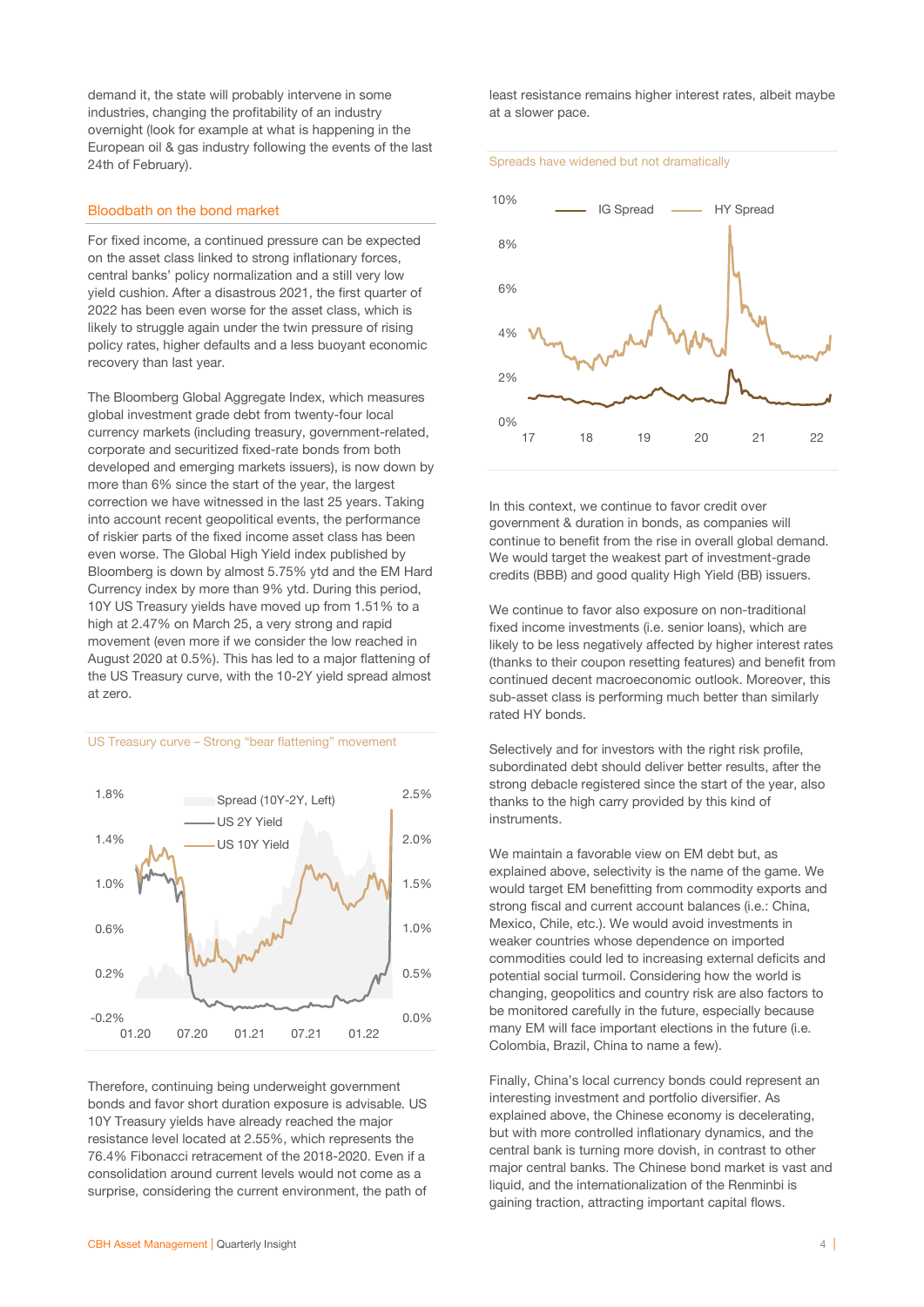Moreover, the Chinese current and capital account balance remains solidly in positive territory and, with vast international reserves, should be an anchor for the Renminbi. Finally, Chinese local currency bonds have historically behaved well in both positive and negative market phases. All these factors led us to think that investment-grade local currency Chinese bonds should add diversification and be a positive performance contributor inside a financial portfolio.

# Equities held up quite well in this environment

For equities, we expect the short term pain and volatility to stay with us for some time. In fact, the events in Eastern Europe are becoming a binary risk for financial markets. As can be easily understandable, a swift resolution of the conflict would see a strong rebound (relief rally) in equity markets. In contrast, a more protracted or escalated conflict would probably led to the opposite reaction. That said, even if the best case should realize, the long-term "secondary" effects of this geopolitical situation will last for years. In fact, the Pandora's box has been opened and it will take years to return to the pre-conflict situation (if ever we can return to it), as it is clear that global geopolitical, economic and financial relations will change substantially over the next few years. Therefore, after the recent strong correction, from a valuation point of view, equities are starting to offer value. Historically, looking at past conflict situations, equities tend to react negatively in the short-term, but are back to double-digit gains in 6-12 months horizon. Considering that equity markets have already recovered markedly from the March's low point, upside potential seems to us more limited as we reapproach all-time highs in many markets.

# US Equity Sectors – Ytd Performance



From a fundamental point of view, activity momentum was strong and accelerating pretty much elsewhere as evidenced by strong PMI prints in the EU, UK, US and also China. Some growth slowdown is likely considering current circumstances, but an outright recession is not our base case. Therefore, the macroeconomic environment should remain favorable to equities. In terms of earnings, consensus earnings growth (at 6-8%) remains positively oriented. Global P/E multiples are above average, but

equity yields remains far more attractive compared to bond and credit yields. Finally, from a technical point of view, equity markets have reached some oversold levels (even if not extreme), which could work in favor of future returns. In conclusion, we think equity markets could have more recovery potential in the current environment compared to other asset classes (i.e. fixed income). Overall, in the current inflationary environment, would you like more to be invested in equities, offering still decent valuations, or in bonds, offering negative to slightly positive yields?

### EU Equity Sectors – Ytd Performance



To be fair, even if valuations are starting to be attractive, valuations remain of "limited" use in this new regime. Reversion-to-the-mean strategies work even less well when the government intervenes in an impromptu and arbitrary manner. This could change the value of an asset overnight. This phenomenon is even more acute in Europe, considering the proximity with Ukraine/Russia and the important economic networks that connect the two regions. The stability of a country's political regime and the respect for the rule of law are becoming again the primary criterion for choosing which assets to invest in.

In this uncertain environment, we would probably play the safe game by being overweight US and Asia and underweight Europe. Looking at P/E, Eurozone is trading not far distant from record discount to the US, last seen during the worst point of the Eurozone sovereign crisis. This is attractive, but our positive stance on Eurozone equities is unlikely to work as long as headlines on Russia-Ukraine dominate the news-flow.

We would prefer to play UK equities to European ones as macroeconomic data remain solid, valuations remain attractive, UK equities are offering the highest dividend yield globally and should benefit from the weak GBP.

US markets offer less generous valuations and could stall compared to other regions if Tech stocks outperformance continues to wane, but will be a safe haven during extreme geopolitical events and related risk-off phases.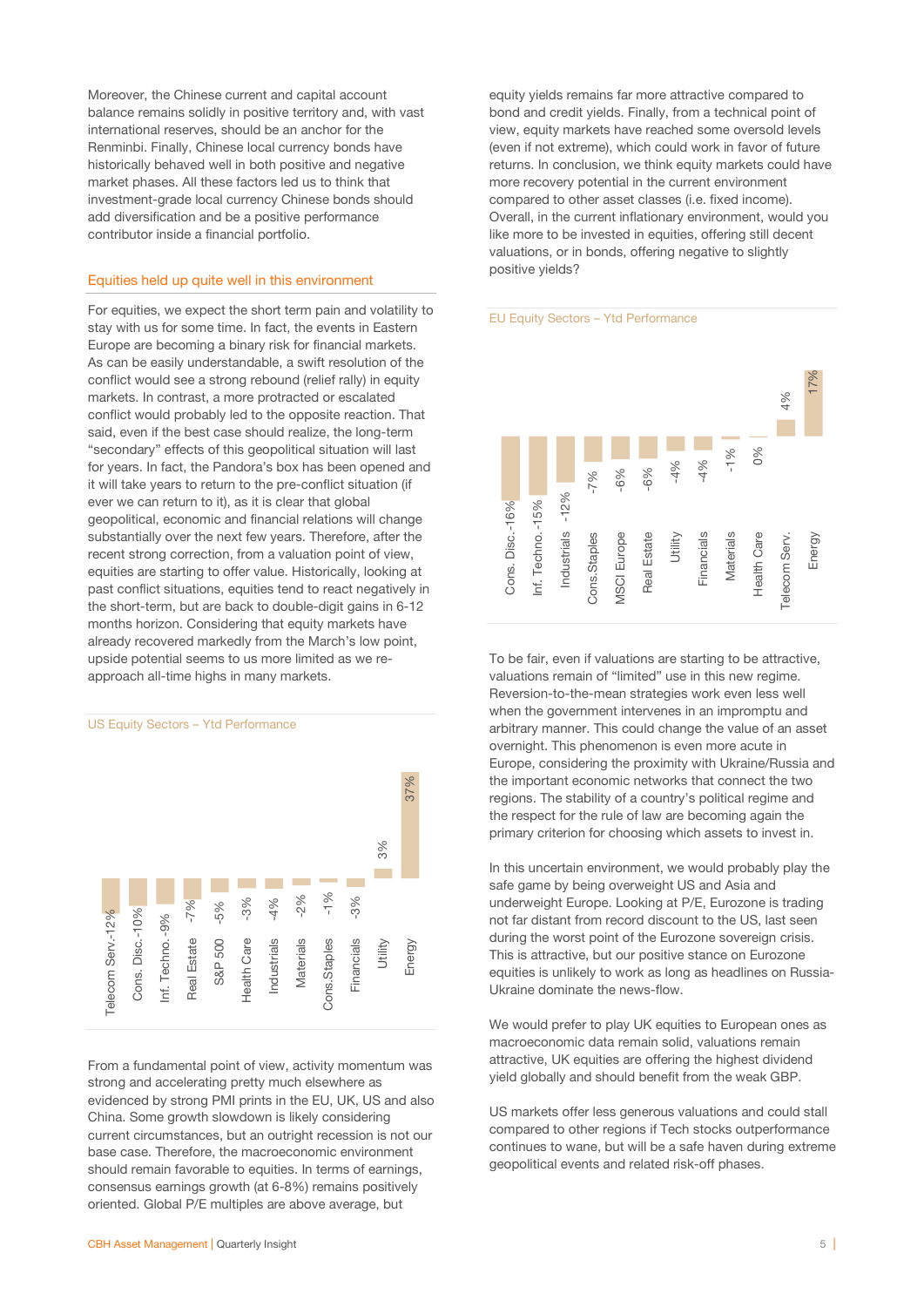In terms of sectors, we would favor sectors more immune from the negative effects linked to the geopolitical conflict. Mining should continue to benefit from demand-supply imbalances, strong price increases and the turnaround in Chinese activity.

Energy should continue to perform relatively well, but after the strong increase in energy prices, we think that the time is approaching to take some tactical profits.

Financials are likely to perform well in an environment of rising rates. Moreover, their balance sheet are solid (resilient), with dividends returning to the sector. Furthermore, banks' valuations are undemanding and very cheap on multiple metrics (especially P/B ratio). That said, financial stocks are very sensitive on geopolitics.

The same goes for consumer discretionary stocks (i.e. Auto, Travel, etc.), which are vulnerable to geopolitics, but are fundamentally attractive, especially considering the Omicron scare is subsiding.

Looking at Tech stock, fundamentals are supportive, thanks to strong balance sheets, significant buyback and structural tailwinds; but the relative outperformance of the sector was dramatic and the cyclical backdrop for Tech is less supportive, especially if real rates start rising strongly.

Finally, we are less sanguine on real estate, consumer staples and healthcare, where valuations are unexciting, earnings delivery is mixed and rising bond yields are a headache.

In conclusion, we think that one must accept the volatility of risky assets and strategically favor real assets (such as equities, commodity related stocks, real estate assets), as these are the only assets with a purchasing power that is usually also conflict-resistant.

### Buoyant commodity markets

On commodities, the start of the year was characterized by enhanced volatility. Inflation and geopolitical worries have sustained the asset class. In fact, Energy, metals and soft commodities were all sustained by the swift rebound in macroeconomic activity post-pandemics, supply bottlenecks, supply-chain issues and, lately, geopolitical dislocations (conflict and subsequent sanctions). This environment should remain conducive for further price gain in the future.

That said, we would avoid to be overly bullish on commodities. Risks are binary: disruption to flows would be significantly bullish, but there is also the potential for a correction in the event of de-escalation. In oil, the easiest accommodation that can be made would be a release from IEA's emergency stockpiles and commercial inventories, both of which are substantial.

Other key factors are OPEC's willingness to produce more oil, a potential Iran deal, and demand destruction as oil prices go higher. This is a key point to keep in mind. In Metals, prices reflect a disruption to Russian exports that has not really yet happened, but there is little cushion with inventories so tight. Agricultural markets are bracing for supply shortages. Export dislocations from Russia and Ukraine, potential new crop supply side challenges, and the Russian fertilizer export ban are now exacerbating the agricultural inventory crunch. While agricultural futures markets have been slow to fully price the supply side disruptions and risks of shortages, high prices are, in our view, to stay here for some time.

### Commodity markets on fire



Looking at Gold, it was a clear beneficiary of the increased geopolitical risk. That said, gold failed to move to all-time highs (\$/oz 2,064), even though prices came close to it. It now leaves a clear mark on the chart as a reference point. It will be critical to see over the coming weeks if gold prices can start a new attempt to break clearly above alltime highs, or a decline below \$/oz 1,780 will prove to be a larger top. For the time being, we recommend investors to stay on the sidelines.

From a fundamental point of view, the gold market is relatively well balanced. From a technical point of view, gold should profit from ongoing geopolitical jitters and increased risk aversion. The yellow metal should also profit from high and persistent inflationary pressures.

However, the precious metal should suffer from the strength of the greenback and from the expectation of higher future interest rates because of central banks' normalization of their monetary policies. We think that over the short term the evolution of interest rates and of the greenback are more important factors driving gold prices compared to the geopolitical situation.

In addition, we are surprised that with all what has happened in the geopolitical arena and considering the high dislocation that has taken place in other asset classes, the reaction of gold has been positive but relatively "muted".

For these reasons, we prefer to keep a neutral view on gold, and we find it useful within a portfolio only in terms of diversification or as an insurance against extreme risks.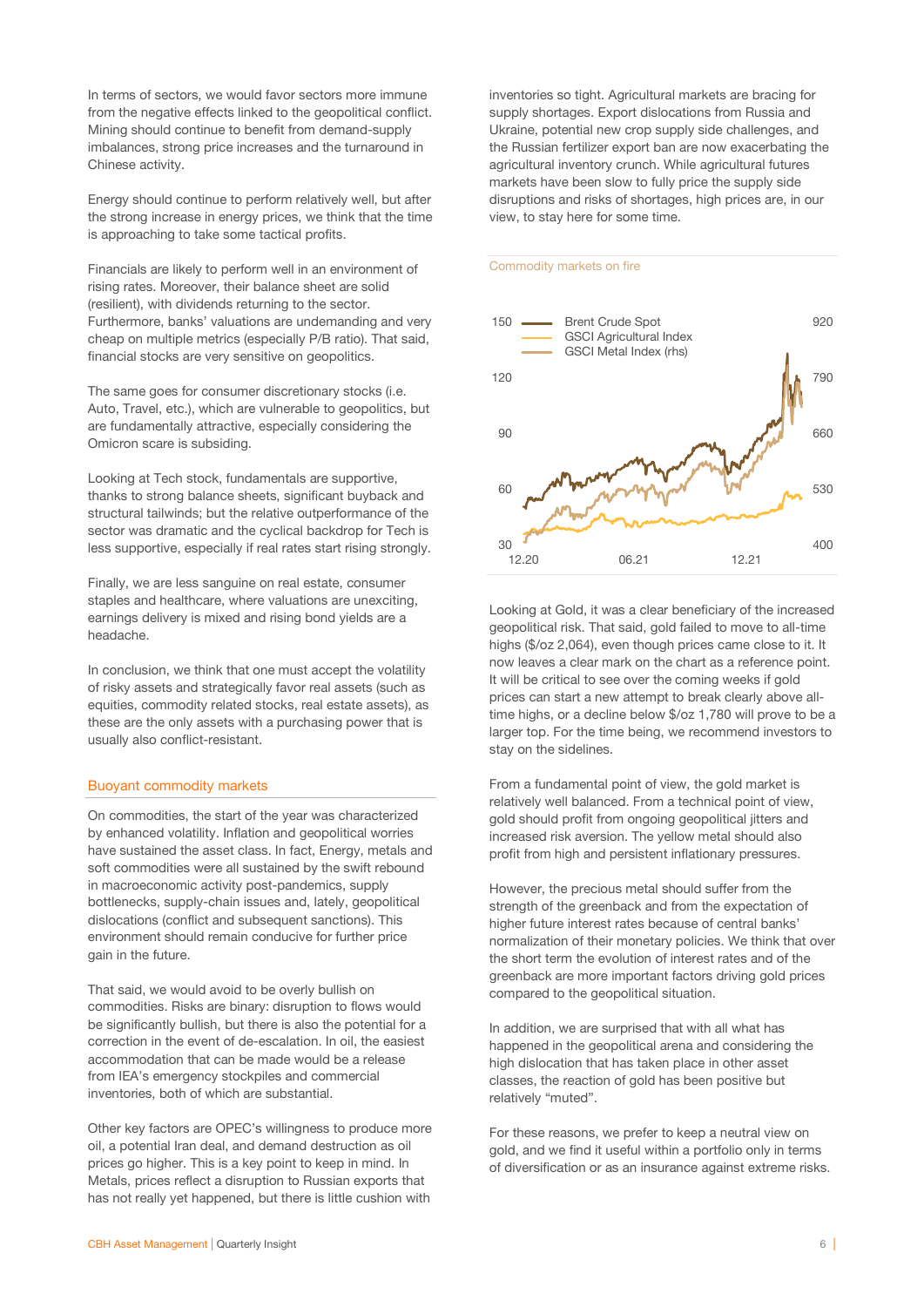# Currencies Market Expectations

# Major Currencies

|               |      | $Q2 - 22$ | $Q3-22$ | Q4-22 | $Q1 - 23$ | $Q4-23$ |  |
|---------------|------|-----------|---------|-------|-----------|---------|--|
| <b>EURUSD</b> | 1.11 | 1.10      | 1.12    | 1.14  | 1.15      | 1.17    |  |
| <b>EURCHF</b> | 1.02 | 1.04      | 1.04    | 1.06  | 1.07      | 1.10    |  |
| <b>FURGBP</b> | 0.84 | 0.84      | 0.84    | 0.85  | 0.85      | 0.85    |  |
| <b>EURJPY</b> | 135  | 130.5     | 132.0   | 132.0 | 134.0     | 134.0   |  |
| <b>EURNOK</b> | 9.73 | 9.71      | 9.70    | 9.60  | 9.58      | 9.50    |  |
| <b>USDCAD</b> | 1.25 | 1.25      | 1.25    | 1.25  | 1.24      | 1.22    |  |
| <b>USDCHF</b> | 0.92 | 0.94      | 0.94    | 0.93  | 0.93      | 0.93    |  |
| <b>USDJPY</b> | 122  | 118.0     | 118.0   | 117.0 | 118.0     | 115.0   |  |
| <b>USDCNY</b> | 6.34 | 6.40      | 6.43    | 6.45  | 6.46      | 6.33    |  |
| <b>GBPUSD</b> | 1.31 | 1.32      | 1.34    | 1.35  | 1.36      | 1.40    |  |
| <b>NZDUSD</b> | 0.69 | 0.69      | 0.70    | 0.71  | 0.72      | 0.73    |  |
| <b>AUDUSD</b> | 0.75 | 0.74      | 0.75    | 0.76  | 0.77      | 0.78    |  |

# Other Currencies

|               |       | $Q2 - 22$ | $Q3-22$ | $Q4-22$ | $Q1 - 23$ | $Q4-23$ |
|---------------|-------|-----------|---------|---------|-----------|---------|
| <b>USDMXN</b> | 19.9  | 20.5      | 20.9    | 20.8    | 20.6      | 20.5    |
| <b>USDBRL</b> | 4.74  | 5.1       | 5.3     | 5.4     | 5.3       | 5.2     |
| <b>USDARS</b> | 111.0 | 123.9     | 136.8   | 150.0   | 163.5     | 213.0   |
| <b>USDTRY</b> | 14.67 | 15.1      | 15.6    | 15.8    | 16.5      | 16.0    |
| <b>USDILS</b> | 3.19  | 3.2       | 3.2     | 3.3     | 3.2       | 3.2     |
| <b>USDHKD</b> | 7.83  | 7.8       | 7.8     | 7.8     | 7.8       | 7.8     |
| <b>USDINR</b> | 75.8  | 76.6      | 77.0    | 76.8    | 77.0      | 76.4    |
| <b>USDRUB</b> | 81.2  | 100.0     | 105.0   | 102.6   | 103.0     | 105.0   |
| <b>USDPLN</b> | 4.20  | 4.3       | 4.2     | 4.0     | 4.0       | 3.8     |

The table above provides an overview of market forecasts for major currencies. It is composed of dozens of individual forecast providers and delivers a consensus forecast. These consensus forecasts represent a median number and all forecasts evaluated correspond to calendar quarter-end dates.

Future forecasts do not guarantee future performance and should only be used for indicative purposes.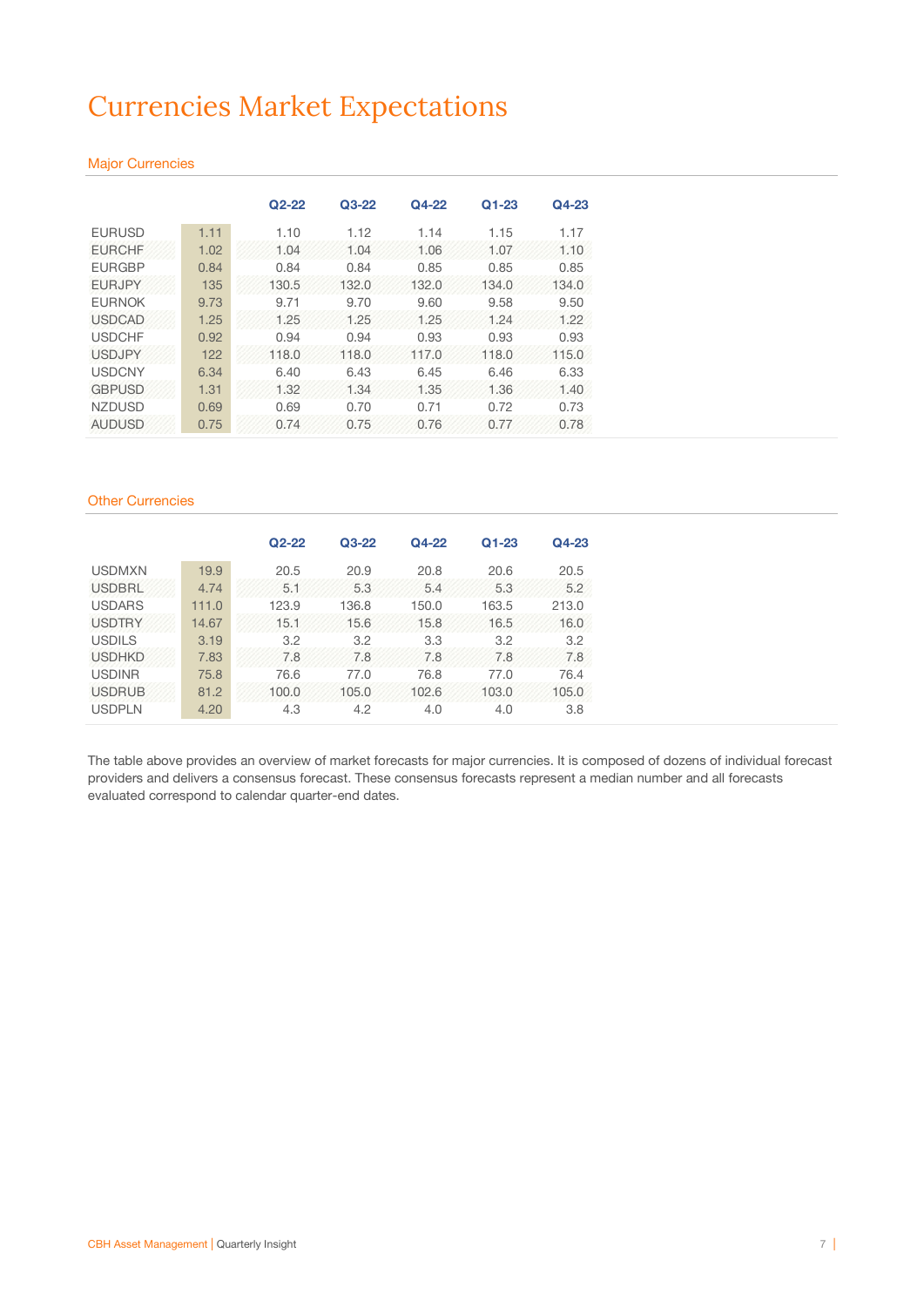# Market Performances

|                    | <b>Name</b>                   | QTD *    | <b>YTD**</b> | 2021    | 2020    | 2019    | 2018    | 2017    |
|--------------------|-------------------------------|----------|--------------|---------|---------|---------|---------|---------|
|                    | Dollar 3m Total Return        | 0.0%     | 0.0%         | 0.1%    | 1.0%    | 2.5%    | 2.4%    | 1.1%    |
| Cash               | Euro 3m Total Return          | $-0.2%$  | $-0.2%$      | $-0.7%$ | $-0.5%$ | $-0.4%$ | $-0.4%$ | $-0.4%$ |
|                    | <b>US 3-5</b>                 | $-4.7%$  | $-4.7%$      | $-2.0%$ | 6.2%    | 5.3%    | 1.5%    | 1.0%    |
|                    | Eurozone 3-5                  | $-3.0\%$ | $-3.0%$      | $-1.2%$ | 1.3%    | 1.9%    | 0.1%    | 0.1%    |
| Government bonds   | <b>US 7-10</b>                | $-6.6%$  | $-6.6%$      | $-3.1%$ | 10.0%   | 8.5%    | 0.9%    | 2.6%    |
|                    | Eurozone 7-10                 | $-5.9%$  | $-5.9%$      | $-2.9%$ | 4.5%    | 6.7%    | 1.4%    | 1.3%    |
|                    |                               |          |              |         |         |         |         |         |
|                    | USD Corp 1-5                  | $-3.7%$  | $-3.7%$      | $-0.5%$ | 5.4%    | 7.0%    | 1.0%    | 2.6%    |
| Corporate bonds IG | EUR Corp 1-5                  | $-2.7%$  | $-2.7%$      | $-0.1%$ | 1.1%    | 2.8%    | $-0.5%$ | 1.2%    |
|                    | USD Corp 5-10                 | $-7.0%$  | $-7.0%$      | $-1.5%$ | 9.7%    | 14.3%   | $-1.7%$ | 5.6%    |
|                    | EUR Corp 7-10                 | $-8.0\%$ | $-8.0%$      | $-2.0%$ | 4.4%    | 10.9%   | $-2.4%$ | 4.2%    |
|                    | USD Corp 1-5                  | $-4.4%$  | $-4.4%$      | 5.0%    | 5.8%    | 13.9%   | $-1.8%$ | 7.0%    |
|                    | EUR Corp 1-5                  | $-4.2%$  | $-4.2%$      | 3.4%    | 2.3%    | 11.3%   | $-3.8%$ | 6.9%    |
| Corporate bonds HY | USD Corp 5-10                 | $-2.4%$  | $-2.4%$      | 4.7%    | $-2.0%$ | 9.1%    | $-1.9%$ | 7.6%    |
|                    | EUR Corp 5-10                 | $-6.4%$  | $-6.4%$      | 2.2%    | 2.8%    | 13.2%   | $-4.4%$ | 8.0%    |
|                    | Hard currency                 | $-9.2%$  | $-9.2%$      | $-1.7%$ | 6.5%    | 13.1%   | $-2.5%$ | 8.2%    |
| $EM$ bonds (in \$) | Local currency                | $-2.1%$  | $-2.1%$      | $-1.6%$ | 5.3%    | 9.5%    | $-3.4%$ | 14.3%   |
|                    | <b>Chinese Yuan</b>           |          |              |         |         |         |         |         |
|                    |                               | 1.1%     | 1.1%         | 8.7%    | 9.3%    | 2.8%    | 3.0%    | 5.0%    |
| <b>Others</b>      | S&P Leverage Loan Index       | $-0.1%$  | $-0.1%$      | 5.2%    | 3.1%    | 8.6%    | 0.4%    | 4.1%    |
|                    | Global Convertible            | $-5%$    | $-5%$        | 3%      | 26.5%   | 18.2%   | $-1.2%$ | 7.2%    |
|                    | <b>North America</b>          | $-6%$    | $-6%$        | 25%     | 19%     | 29%     | $-6%$   | 19%     |
|                    | Europe                        | $-6%$    | $-6%$        | 22%     | $-5%$   | 22%     | $-13%$  | 7%      |
|                    | Japan                         | $-2%$    | $-2%$        | 11%     | 7%      | 16%     | $-17%$  | 18%     |
|                    | Asia Pacific                  | $-7%$    | $-7%$        | $-3%$   | 17%     | 16%     | $-16%$  | 29%     |
| <b>Equities</b>    | <b>Developed Markets</b>      | $-6%$    | $-6%$        | 20%     | 14%     | 25%     | $-10%$  | 20%     |
|                    | China                         | $-12%$   | $-12%$       | $-11%$  | 23%     | 38%     | $-21%$  | 32%     |
|                    | <b>Latin America</b>          | 26%      | 26%          | $-13%$  | $-16%$  | 14%     | $-9%$   | 21%     |
|                    | <b>Emerging Markets</b>       | $-7%$    | $-7%$        | $-5%$   | 16%     | 15%     | $-17%$  | 34%     |
|                    | <b>HFRX Alternative</b>       | $-1%$    | $-1%$        | 4%      | 7%      | 9%      | $-7%$   | 6%      |
|                    | <b>VIX</b>                    | 19%      | 19%          | $-24%$  | 65%     | $-46%$  | 130%    | $-21%$  |
|                    | <b>G7 Currency Volatility</b> | 34%      | 34%          | $-15%$  | 23%     | $-34%$  | 21%     | $-36%$  |
|                    | DJ Global Commodity           | 25%      | 25%          | 27%     | $-4%$   | 5%      | $-13%$  | 1%      |
| Other investments  | Gold                          | 6%       | 6%           | $-4%$   | 25%     | 18%     | $-2%$   | 14%     |
|                    | Industrial metals             | 23%      | 23%          | 30%     | 16%     | 5%      | $-21%$  | 28%     |
|                    | Agriculture index             | 20%      | 20%          | 27%     | 16%     | 0%      | $-13%$  | $-12%$  |
|                    | WTI Oil                       | 33%      | 33%          | 55%     | $-21%$  | 34%     | $-25%$  | 12%     |
|                    | <b>Dollar Index</b>           | 3%       | 3%           | 6%      | $-7%$   | 0%      | 4%      | $-10%$  |
|                    | <b>EM Currency Index</b>      | 2%       | 2%           | $-9%$   | $-6%$   | $-1%$   | $-11%$  | 6%      |
|                    | Euro                          | $-3%$    | $-3%$        | $-7%$   | 9%      | $-2%$   | $-4%$   | 14%     |
| Currencies         | <b>British Pounds</b>         | $-3%$    | $-3%$        | $-1%$   | 3%      | 4%      | $-6%$   | 10%     |
| $(vs.$ \$)         | <b>Swiss Francs</b>           | $-1%$    | $-1%$        | $-3%$   | 9%      | 1%      | $-1%$   | 5%      |
|                    | Japanese Yen                  | $-5%$    | $-5%$        | $-10%$  | $5%$    | 1%      | $3%$    | 4%      |
|                    | <b>Chinese Yuan</b>           | $0\%$    | 0%           | 3%      | 7%      | $-1%$   | $-5%$   | 7%      |
|                    |                               |          |              |         |         |         |         |         |

\* Quarter to date \*\* Year to date

Past performance is not a reliable indicator of future performance and should not be solely relied upon.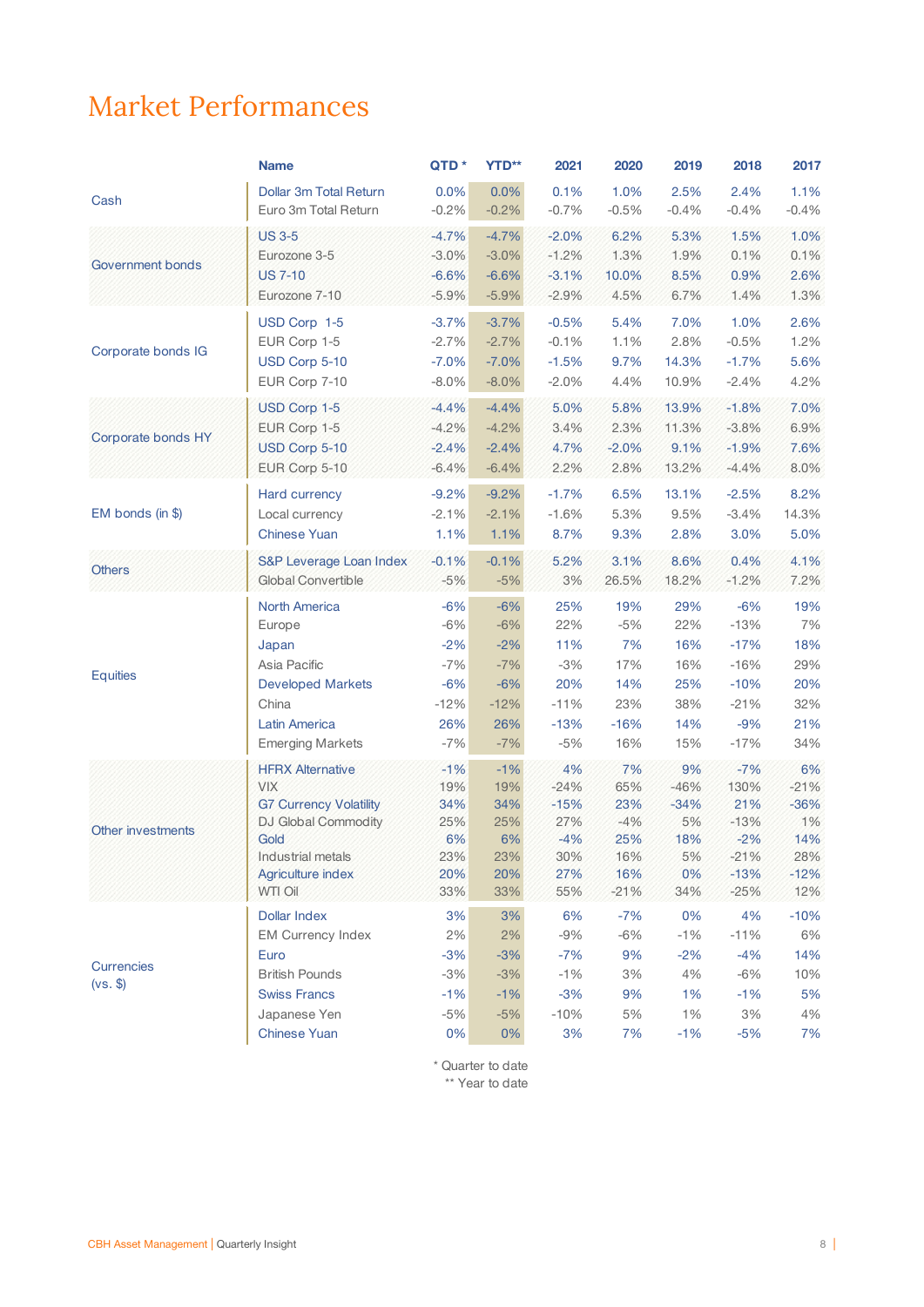# Geographical Presence

CBH is present in Geneva, Zurich, London, Luxembourg, Israel, Hong Kong and Bahamas. Due to its international exposure, it is under the consolidated supervision of the FINMA in Switzerland and its affiliated companies are supervised by the CSSF in Luxembourg, the FCA in the United Kingdom, the Central Bank of Bahamas, the SFC in Hong Kong and the CVM in Brazil.



#### **Geneva**

Headquarter CBH Bank Bd Emile-Jaques-Dalcroze 7 P.O. Box 3754 1211 Geneva 3, CH cbhbank.com t +41 22 839 01 00

#### Branch Office CBH Bank Bahnhofstrasse 82 P.O. Box 1213

8021 Zurich, CH cbhbank.com t +41 44 218 15 15

Rio de Janeiro Asset management Co. 1618 Investimentos Av. Ataulfo de Paiva, 204 Salas 305 a 308 Leblon, Rio de Janeiro/RJ CEP: 22440-033, Brazil 1618investimentos.com t +55 21 3993 6901

Zurich

#### Luxembourg SICAV

1618 Investment Funds 106, route d'Arlon L-8210 Mamer Grand Duché de Luxembourg 1618am.com

#### London

Subsidiary CBH Wealth UK Limited 18 Savile Row, London W1S 3PW, UK cbheurope.com t +44 207 647 1300

### Hong Kong

**Subsidiary** CBH Asia Limited Suite 2001, 20th Floor, K11 ATELIER, 18-24 Salisbury Road, Tsim Sha Tsui, Kowloon, Hong Kong, HK cbhasia.com t +852 2869 0801

### Nassau

Subsidiary CBH Bahamas Ltd. CBH House, East Bay Street P.O. Box N-1724 Nassau, N.P., Bahamas cbhbahamas.com t +1 242 394 61 61

# Sao Paulo

Asset management Co. 1618 Investimentos Rua Iguatemi, 192 Itaim Bibi, São Paulo -SP CEP: 01451-010 Brazil 1618investimentos.com t +55 11 4550 4401

## Tel Aviv

Representative Office CBH Bank Rehov Tuval 40 Ramat Gan 5252247 Israel cbhbank.com t +972 73 793 62 22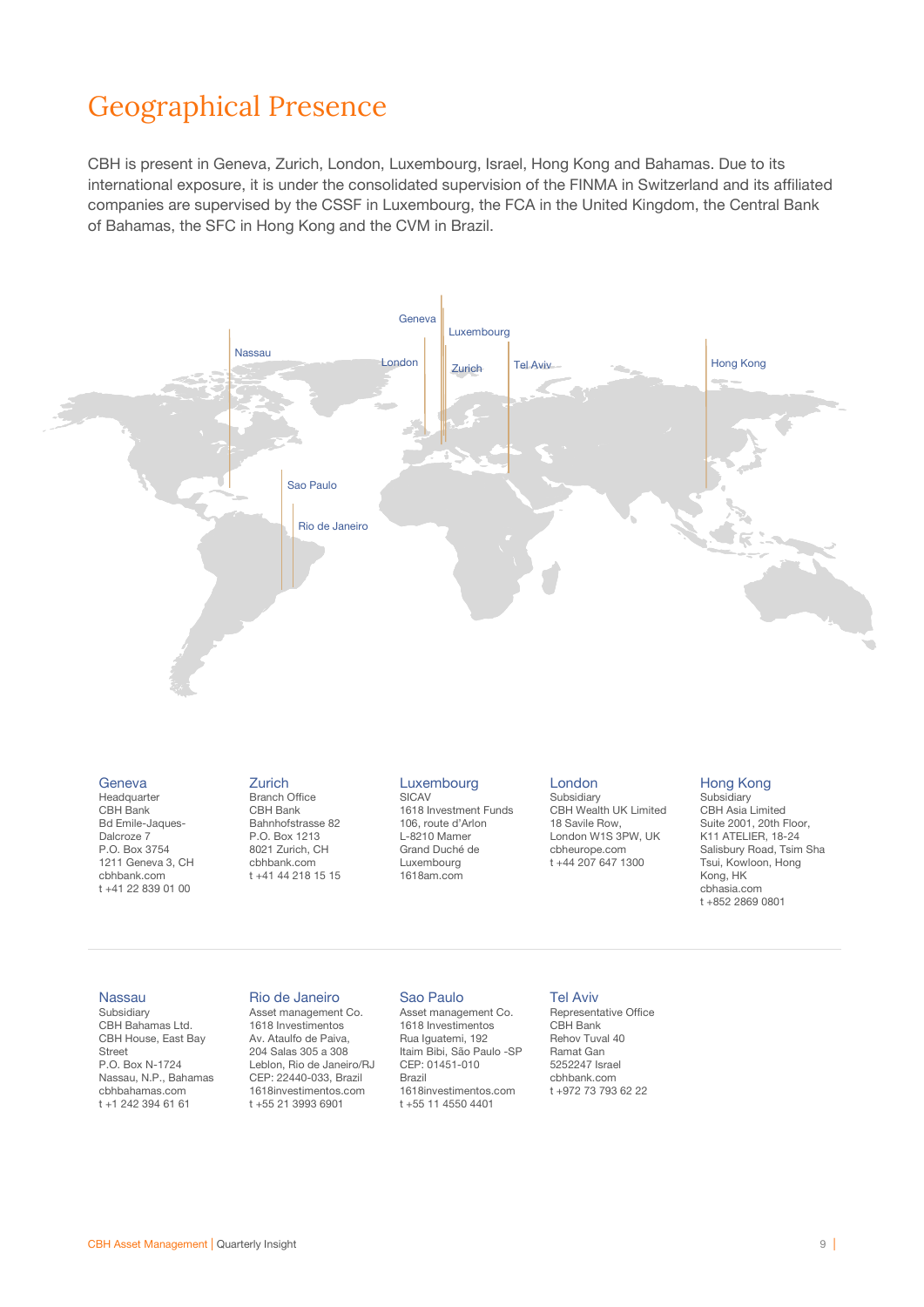# Disclaimer

This publication is for information purpose only and does not constitute any offer, inducement, and recommendation by CBH Compagnie Bancaire Helvétique SA or any other members of its group. Particularly, this publication does not constitute a prospectus, and the published information is not to be understood to be an offer of sale of any securities or an investment proposal of any kind.

It is general information based on proprietary knowledge, information furnished by third parties, and publicly accessible sources. It is not solely the result of independent financial research, therefore the legal requirements regarding the independence of financial research do not apply. The information and opinions expressed in this publication were published by CBH Compagnie Bancaire Helvétique SA, as of the date of writing and are subject to change without notice, in particular any prices indicated are current as of the date of this publication, and are also subject to change without notice.

Investments in the asset classes mentioned in this publication may not be suitable for all recipients and may not be available in all countries. This publication is not directed to, or intended for distribution to or use by, any person or entity who is a citizen or resident of, or located in, any locality, state, country or other jurisdiction where such distribution, publication, availability or use would be contrary to law or regulation. This publication has been prepared without taking account of the objectives, financial situation or needs of any particular investor. Before entering into any transaction, investors should consider the suitability of the transaction to individual circumstances and objectives. Professional advice, including tax advice, should be sought if investors are in doubt. The value of investments and the income from them may fall as well as rise and is not guaranteed, therefore they may not get back the original amount invested; the value of an investment may fall suddenly and substantially; past performance is not a guide to future performance; and levels and basis of, and reliefs from, taxation may change from time to time. Changes in foreign exchange rates may have an adverse effect on the price, value or income of an investment.

No representation is made with respect to the accuracy and completeness of this publication, and this publication should not be relied on. Possible errors or incompleteness of the information contained in this publication do not constitute grounds for liability. Neither Compagnie Bancaire Helvétique SA nor any other members of its group are liable for the information contained in this publication.

This publication may only be distributed in countries where its distribution is legally permitted by CBH's local entities. This publication is not directed to any person in any jurisdiction where (by reason of that person's nationality, residence or otherwise) such publications are prohibited.

### Important Distribution Information

Switzerland - This publication is distributed by CBH Compagnie Bancaire Helvétique SA, an authorized and regulated entity by the Swiss Financial Market Supervisory Authority FINMA in Switzerland.

Bahamas - This publication is distributed to clients of CBH Bahamas Ltd. and is not intended for distribution to persons designated as a Bahamian citizen or resident for the purposes of the Bahamas Exchange Control Regulations and rules. Thus, it is only intended for persons who are designated or who are deemed non-residents.

Hong-Kong – This publication is distributed by CBH Compagnie Bancaire Helvétique SA, and is distributed by CBH Asia Limited on its own behalf to its clients. CBH Asia Limited is a company licensed with the Hong Kong Securities and Futures Commission (SFC), and registered with the Mandatory Provident Fund Schemes Authority (MPFA) and the Hong Kong Insurance Authority (IA).

UK - This publication is distributed to clients of by CBH Wealth UK Limited, authorized and regulated in the United Kingdom by the Financial Conduct Authority [FRN 514546]. This document is intended for general information purposes, and not considered as investment research. For full information on CBH Wealth UK Limited communications, please visit our website or speak to your relationship manager.

United States - Neither this publication nor any copy thereof may be sent, taken into or distributed in the united states or to any us person.

This publication may contain information obtained from third parties, including ratings, scoring measures, prices and other data. Reproduction and distribution of third-party content in any form is prohibited except with the prior written permission of the related third-party. Third-party content providers do not guarantee the accuracy, completeness, timeliness or availability of any information, including ratings, and are not responsible for any errors or omissions (negligent or otherwise), regardless of the cause, or for the results obtained from the use of such content. Third-party content providers give no express or implied warranties, including, but not limited to, any warranties of merchantability or fitness for a particular purpose or use. Thirdparty content providers shall not be liable for any direct, indirect, incidental, exemplary, compensatory, punitive, special or consequential damages, costs, expenses, legal fees, or losses (including lost income or profits and opportunity costs) in connection with any use of their content, including ratings. Credit ratings are statements of opinions and are not statements of fact or recommendations to purchase, hold or sell securities. They do not address the market value of securities or the suitability of securities for investment purposes, and should not be relied on as investment advice.

Copyright and database rights protection exists in this publication and it may not be reproduced, distributed or published by any person for any purpose without the prior express consent of CBH Compagnie Bancaire Helvétique SA. All rights are reserved.

> All data as of March 31, 2022 Published on April 1, 2022

Past performance is not a reliable indicator of future performance and should not be solely relied upon.